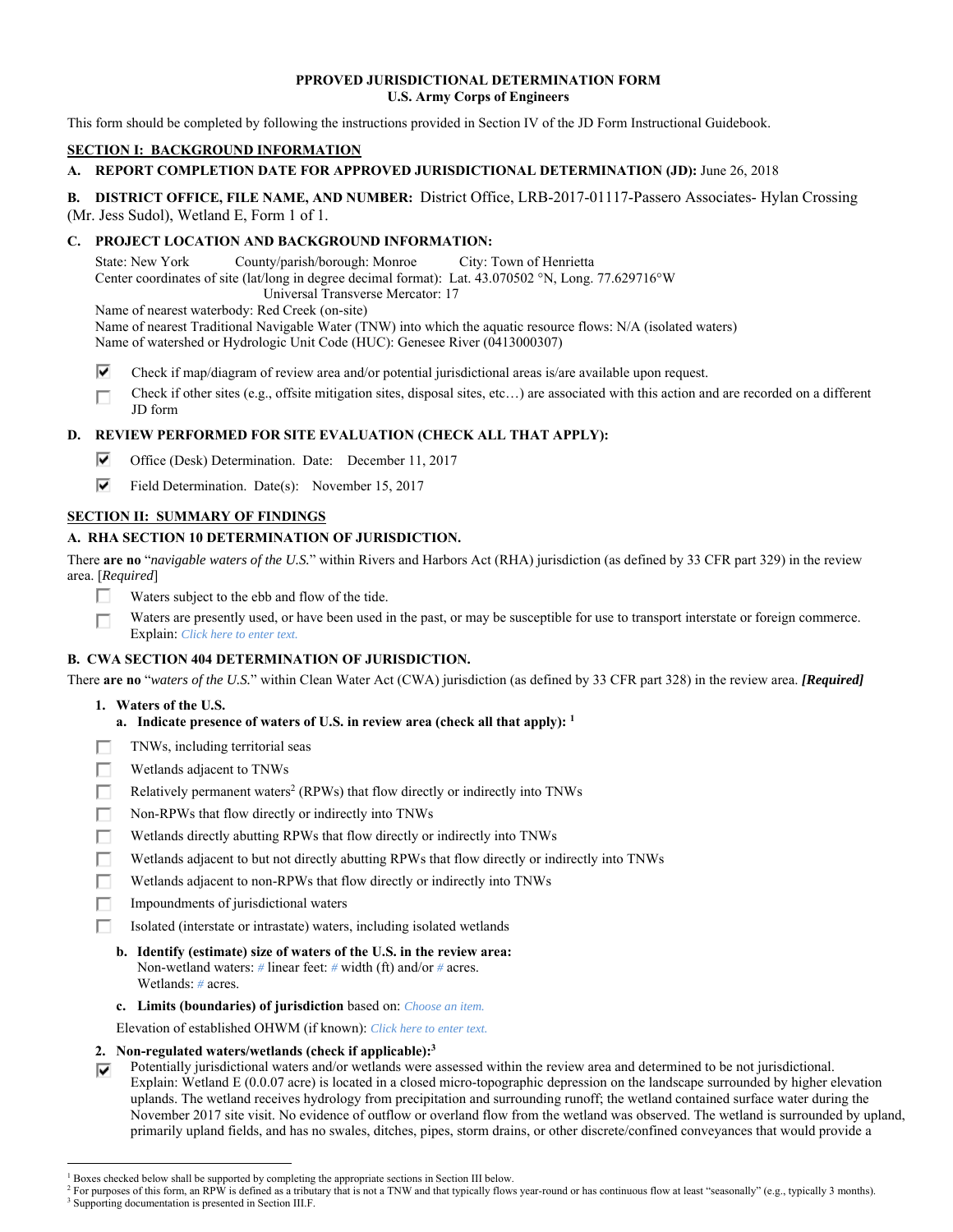surface hydrologic connection to another water of the United States (WOUS).

The topography of the upland surrounding Wetland E does not indicate potential for hydrologic connectivity. No evidence of subsurface flow was observed during the site visit. The wetland has been determined to not have a surface or shallow subsurface hydrologic connection to any navigable waters or their tributaries. The nearest stream channel is approximately 326 feet west of Wetland E. The wetland is not reasonably close to the aforementioned tributary or the downstream TNW such that an ecological connection to a WOUS can be inferred. The review area is not within a mapped FEMA floodplain.

Based upon a review of aerial photographs, the USGS 7.5 Minute Quad, the National Hydrography Dataset (NHD), the National Wetland Inventory (NWI) maps, topographic data (USGS Quad map), on-site observations, and the materials submitted by the agent, the wetland has been determined to be hydrologically isolated with no surface water connection to a WOUS.

The wetland does not support a link to interstate or foreign commerce because it is not known to be used by interstate or foreign travelers for recreation or other purposes. The wetland does not produce fish or shellfish that could be taken and sold in interstate or foreign commerce. The wetland is not known to be used for industrial purposes by industries in interstate or foreign commerce. Wetland E has been determined to not be a WOUS and are therefore not jurisdictional under the CWA.

#### **SECTION III: CWA ANALYSIS**

### **A. TNWs AND WETLANDS ADJACENT TO TNWs**

**The agencies will assert jurisdiction over TNWs and wetlands adjacent to TNWs. If the aquatic resource is a TNW, complete Section III.A.1 and Section III.D.1. only; if the aquatic resource is a wetland adjacent to a TNW, complete Sections III.A.1 and 2 and Section III.D.1.; otherwise, see Section III.B below**.

 **1. TNW** 

 Identify TNW: *Click here to enter text.* Summarize rationale supporting determination: *Click here to enter text.*

 **2. Wetland adjacent to TNW** 

Summarize rationale supporting conclusion that wetland is "adjacent": *Click here to enter text.*

### **B. CHARACTERISTICS OF TRIBUTARY (THAT IS NOT A TNW) AND ITS ADJACENT WETLANDS (IF ANY):**

**This section summarizes information regarding characteristics of the tributary and its adjacent wetlands, if any, and it helps determine whether or not the standards for jurisdiction established under Rapanos have been met.** 

**The agencies will assert jurisdiction over non-navigable tributaries of TNWs where the tributaries are "relatively permanent**  waters" (RPWs), i.e. tributaries that typically flow year-round or have continuous flow at least seasonally (e.g., typically 3 months). **A wetland that directly abuts an RPW is also jurisdictional. If the aquatic resource is not a TNW, but has year-round (perennial) flow, skip to Section III.D.2. If the aquatic resource is a wetland directly abutting a tributary with perennial flow, skip to Section III.D.4.** 

**A wetland that is adjacent to but that does not directly abut an RPW requires a significant nexus evaluation. Corps districts and EPA regions will include in the record any available information that documents the existence of a significant nexus between a relatively permanent tributary that is not perennial (and its adjacent wetlands if any) and a traditional navigable water, even though a significant nexus finding is not required as a matter of law.**

If the waterbody<sup>4</sup> is not an RPW, or a wetland directly abutting an RPW, a JD will require additional data to determine if the **waterbody has a significant nexus with a TNW. If the tributary has adjacent wetlands, the significant nexus evaluation must consider the tributary in combination with all of its adjacent wetlands. This significant nexus evaluation that combines, for analytical purposes, the tributary and all of its adjacent wetlands is used whether the review area identified in the JD request is the tributary, or its adjacent wetlands, or both. If the JD covers a tributary with adjacent wetlands, complete Section III.B.1 for the tributary, Section III.B.2 for any onsite wetlands, and Section III.B.3 for all wetlands adjacent to that tributary, both onsite and offsite. The determination whether a significant nexus exists is determined in Section III.C below.** 

#### **1. Characteristics of non-TNWs that flow directly or indirectly into TNW**

 **(i) General Area Conditions:**  Watershed size: *# Choose an item.* Drainage area: *# Choose an item.*

> Average annual rainfall: *#* inches Average annual snowfall: *#* inches

 **(ii) Physical Characteristics:** 

 $\overline{a}$ 

- (a) Relationship with TNW:
	- $\Box$  Tributary flows directly into TNW.
	- Tributary flows through *Choose an item.* tributaries before entering TNW.

 Project waters are *Choose an item.* river miles from TNW. Project waters are *Choose an item.* river miles from RPW. Project waters are *Choose an item.* aerial (straight) miles from TNW. Project waters are *Choose an item.* aerial (straight) miles from RPW. Project waters cross or serve as state boundaries. Explain: *Click here to enter text.*

<sup>4</sup> Note that the Instructional Guidebook contains additional information regarding swales, ditches, washes, and erosional features generally and in the arid West.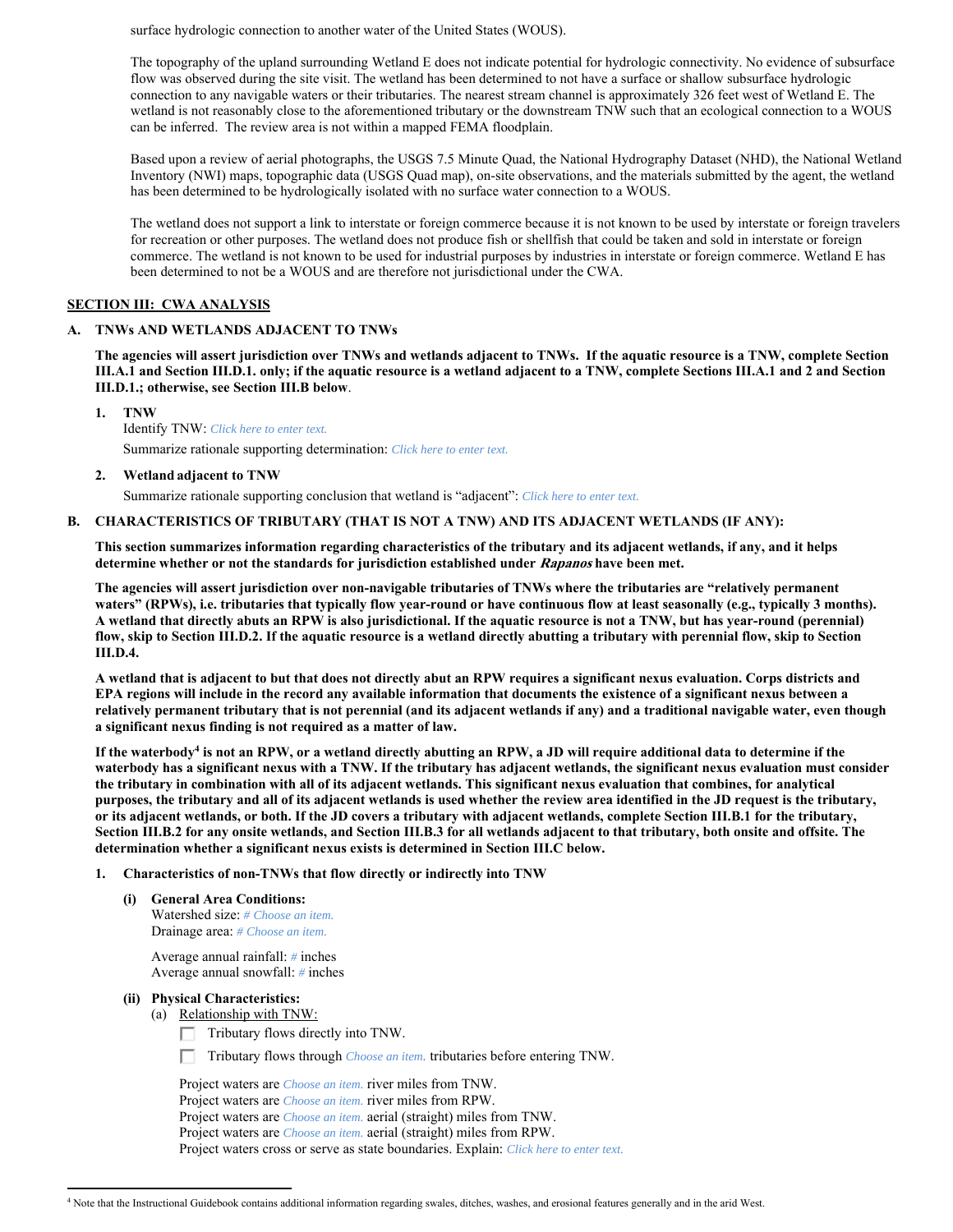Identify flow route to TNW5: *Click here to enter text.* Tributary stream order, if known: *Click here to enter text.*

| (b) General Tributary Characteristics (check all that apply):                                                                                                                                                                                                                                                                                                                                                                                                                                                                                                                                                                                                                                                                          |
|----------------------------------------------------------------------------------------------------------------------------------------------------------------------------------------------------------------------------------------------------------------------------------------------------------------------------------------------------------------------------------------------------------------------------------------------------------------------------------------------------------------------------------------------------------------------------------------------------------------------------------------------------------------------------------------------------------------------------------------|
| Tributary is:<br>Natural                                                                                                                                                                                                                                                                                                                                                                                                                                                                                                                                                                                                                                                                                                               |
| Artificial (man-made). Explain: Click here to enter text.                                                                                                                                                                                                                                                                                                                                                                                                                                                                                                                                                                                                                                                                              |
| Manipulated (man-altered). Explain: Click here to enter text.                                                                                                                                                                                                                                                                                                                                                                                                                                                                                                                                                                                                                                                                          |
| Tributary properties with respect to top of bank (estimate):<br>Average width: # feet<br>Average depth: # feet<br>Average side slopes: Choose an item.                                                                                                                                                                                                                                                                                                                                                                                                                                                                                                                                                                                 |
| Primary tributary substrate composition (check all that apply):                                                                                                                                                                                                                                                                                                                                                                                                                                                                                                                                                                                                                                                                        |
| Silts<br>Sands<br>Concrete                                                                                                                                                                                                                                                                                                                                                                                                                                                                                                                                                                                                                                                                                                             |
| Cobbles<br>Muck<br>Gravel                                                                                                                                                                                                                                                                                                                                                                                                                                                                                                                                                                                                                                                                                                              |
| Bedrock<br>ш<br>Vegetation. Type/% cover: Click here to enter text.                                                                                                                                                                                                                                                                                                                                                                                                                                                                                                                                                                                                                                                                    |
| Other. Explain: Click here to enter text.                                                                                                                                                                                                                                                                                                                                                                                                                                                                                                                                                                                                                                                                                              |
| Tributary condition/stability [e.g., highly eroding, sloughing banks]. Explain: Click here to enter text.<br>Presence of run/riffle/pool complexes. Explain: Click here to enter text.<br>Tributary geometry: Choose an item.<br>Tributary gradient (approximate average slope): #%                                                                                                                                                                                                                                                                                                                                                                                                                                                    |
| $(c)$ Flow:<br>Tributary provides for: Choose an item.<br>Estimate average number of flow events in review area/year: Choose an item.<br>Describe flow regime: Click here to enter text.<br>Other information on duration and volume: Click here to enter text.                                                                                                                                                                                                                                                                                                                                                                                                                                                                        |
| <b>Surface flow is:</b> <i>Choose an item.</i> <b>Characteristics:</b> <i>Click here to enter text.</i>                                                                                                                                                                                                                                                                                                                                                                                                                                                                                                                                                                                                                                |
| Subsurface flow: Choose an item. Explain findings: Click here to enter text.                                                                                                                                                                                                                                                                                                                                                                                                                                                                                                                                                                                                                                                           |
| $\Box$ Dye (or other) test performed: <i>Click here to enter text.</i>                                                                                                                                                                                                                                                                                                                                                                                                                                                                                                                                                                                                                                                                 |
| Tributary has (check all that apply):<br>$\Box$ Bed and banks<br>OHWM <sup>6</sup> (check all indicators that apply):<br>clear, natural line impressed on the bank $\Box$<br>the presence of litter and debris<br>changes in the character of soil<br>destruction of terrestrial vegetation<br>ш<br>the presence of wrack line<br>shelving<br>ш<br>vegetation matted down, bent, or absent<br>sediment sorting<br>leaf litter disturbed or washed away<br>scour<br>sediment deposition<br>multiple observed or predicted flow events<br>water staining<br>abrupt change in plant community Click here to enter text.<br>other (list): Click here to enter text.<br>Discontinuous OHWM. <sup>7</sup> Explain: Click here to enter text. |
|                                                                                                                                                                                                                                                                                                                                                                                                                                                                                                                                                                                                                                                                                                                                        |
| If factors other than the OHWM were used to determine lateral extent of CWA jurisdiction (check all that apply):<br>High Tide Line indicated by:<br>Mean High Water Mark indicated by:                                                                                                                                                                                                                                                                                                                                                                                                                                                                                                                                                 |
| oil or scum line along shore objects<br>survey to available datum;                                                                                                                                                                                                                                                                                                                                                                                                                                                                                                                                                                                                                                                                     |
| fine shell or debris deposits (foreshore)<br>physical markings;                                                                                                                                                                                                                                                                                                                                                                                                                                                                                                                                                                                                                                                                        |
| physical markings/characteristics<br>vegetation lines/changes in vegetation types.                                                                                                                                                                                                                                                                                                                                                                                                                                                                                                                                                                                                                                                     |
| tidal gauges<br>other (list): Click here to enter text.                                                                                                                                                                                                                                                                                                                                                                                                                                                                                                                                                                                                                                                                                |
| (iii) Chemical Characteristics:                                                                                                                                                                                                                                                                                                                                                                                                                                                                                                                                                                                                                                                                                                        |
| Characterize tributary (e.g., water color is clear, discolored, oily film; water quality; general watershed characteristics, etc.).<br>Explain: Click here to enter text.                                                                                                                                                                                                                                                                                                                                                                                                                                                                                                                                                              |
| Identify specific pollutants, if known: Click here to enter text.                                                                                                                                                                                                                                                                                                                                                                                                                                                                                                                                                                                                                                                                      |

### **(iv) Biological Characteristics. Channel supports (check all that apply):**

7 Ibid.

<sup>&</sup>lt;sup>5</sup> Flow route can be described by identifying, e.g., tributary a, which flows through the review area, to flow into tributary b, which then flows into TNW.<br><sup>6</sup>A natural or man-made discontinuity in the OHWM does not neces OHWM has been removed by development or agricultural practices). Where there is a break in the OHWM that is unrelated to the waterbody's flow regime (e.g., flow over a rock outcrop or through a culvert), the agencies will look for indicators of flow above and below the break.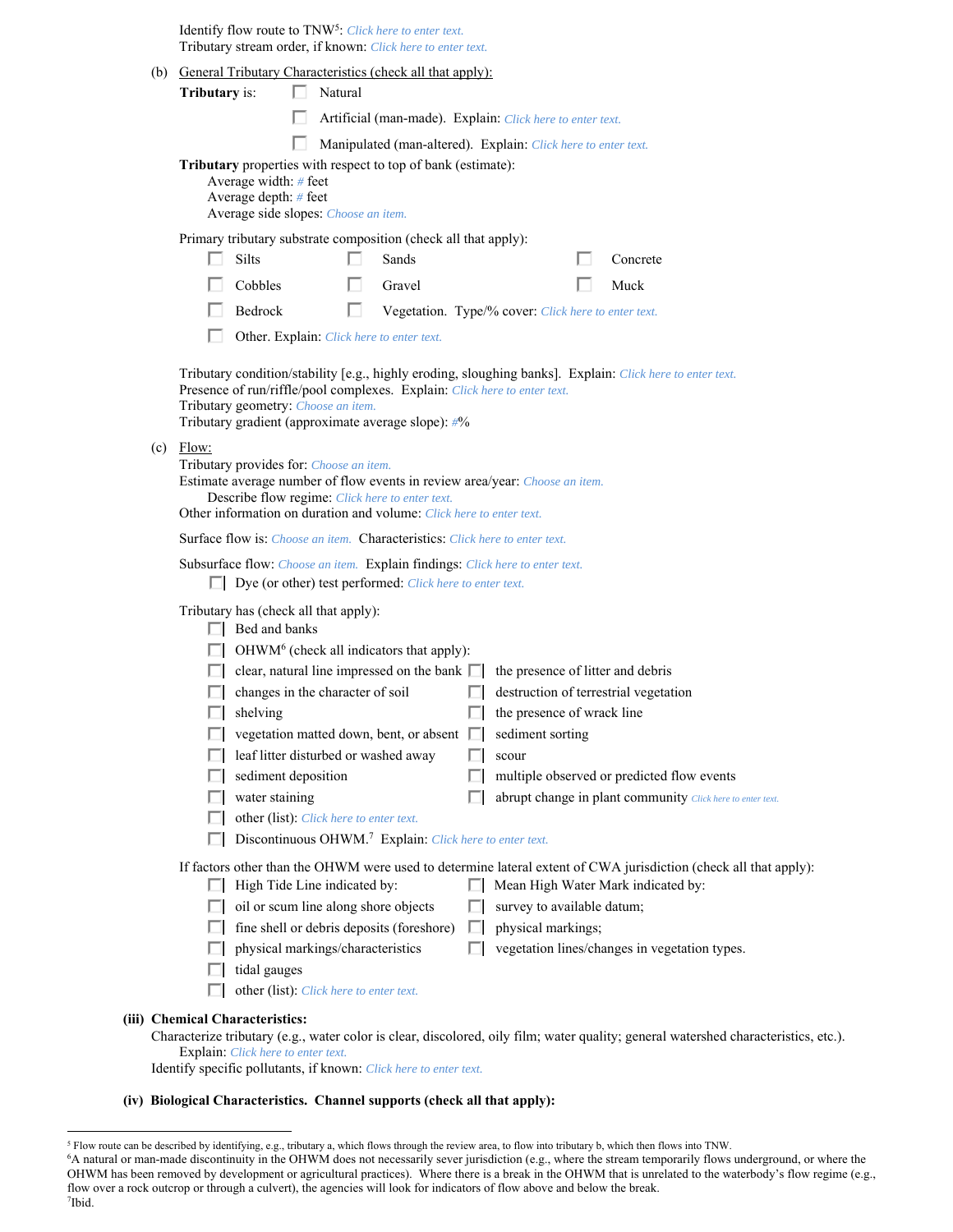- Riparian corridor. Characteristics (type, average width): *Click here to enter text.*
- Wetland fringe. Characteristics: *Click here to enter text.*
- Habitat for:
	- Federally Listed species. Explain findings: *Click here to enter text*.
	- Fish/spawn areas. Explain findings: *Click here to enter text*.
	- П. Other environmentally-sensitive species. Explain findings: *Click here to enter text.*
	- Aquatic/wildlife diversity. Explain findings: *Click here to enter text.*

### **2. Characteristics of wetlands adjacent to non-TNW that flow directly or indirectly into TNW**

### **(i) Physical Characteristics:**

(a) General Wetland Characteristics:

 Properties: Wetland size: *#* acres Wetland type. Explain: *Click here to enter text.* Wetland quality. Explain: *Click here to enter text.* Project wetlands cross or serve as state boundaries. Explain: *Click here to enter text.*

(b) General Flow Relationship with Non-TNW:

Flow is: *Choose an item.* Explain: *Click here to enter text.*

 Surface flow is: *Choose an item.* Characteristics: *Click here to enter text.*

 Subsurface flow: *Choose an item.* Explain findings: *Click here to enter text.* Dye (or other) test performed: *Click here to enter text.*

- (c) Wetland Adjacency Determination with Non-TNW:
	- $\Box$  Directly abutting
	- $\Box$  Not directly abutting
		- Discrete wetland hydrologic connection. Explain: *Click here to enter text*.
		- Ecological connection. Explain: *Click here to enter text.*
		- П. Separated by berm/barrier. Explain: *Click here to enter text.*

# (d) Proximity (Relationship) to TNW

Project wetlands are *Choose an item.* river miles from TNW. Project waters are *Choose an item.* aerial (straight) miles from TNW. Flow is from: *Choose an item.* Estimate approximate location of wetland as within the *Choose an item.* floodplain.

#### **(ii) Chemical Characteristics:**

Characterize wetland system (e.g., water color is clear, brown, oil film on surface; water quality; general watershed characteristics; etc.). Explain: *Click here to enter text.*

Identify specific pollutants, if known: *Click here to enter text.*

# **(iii) Biological Characteristics. Wetland supports (check all that apply):**

- Riparian buffer. Characteristics (type, average width): *Click here to enter text.*
- Vegetation type/percent cover. Explain: *Click here to enter text.*
- $\Box$  Habitat for:
- Federally Listed species. Explain findings: *Click here to enter text*.
- Fish/spawn areas. Explain findings: *Click here to enter text*.
- Other environmentally-sensitive species. Explain findings: *Click here to enter text.*
- Aquatic/wildlife diversity. Explain findings: *Click here to enter text.*

# **3. Characteristics of all wetlands adjacent to the tributary (if any)**

 All wetland(s) being considered in the cumulative analysis: *Choose an item.* Approximately (*#*) acres in total are being considered in the cumulative analysis.

For each wetland, specify the following:

| Directly abuts? $(Y/N)$ | Size (in acres) | Directly abuts? $(Y/N)$ | Size (in acres) |
|-------------------------|-----------------|-------------------------|-----------------|
|                         |                 |                         |                 |
|                         |                 | Y/N                     |                 |
|                         |                 | Y/N                     |                 |
|                         |                 | Y/N                     |                 |

Summarize overall biological, chemical and physical functions being performed: *Click here to enter text.*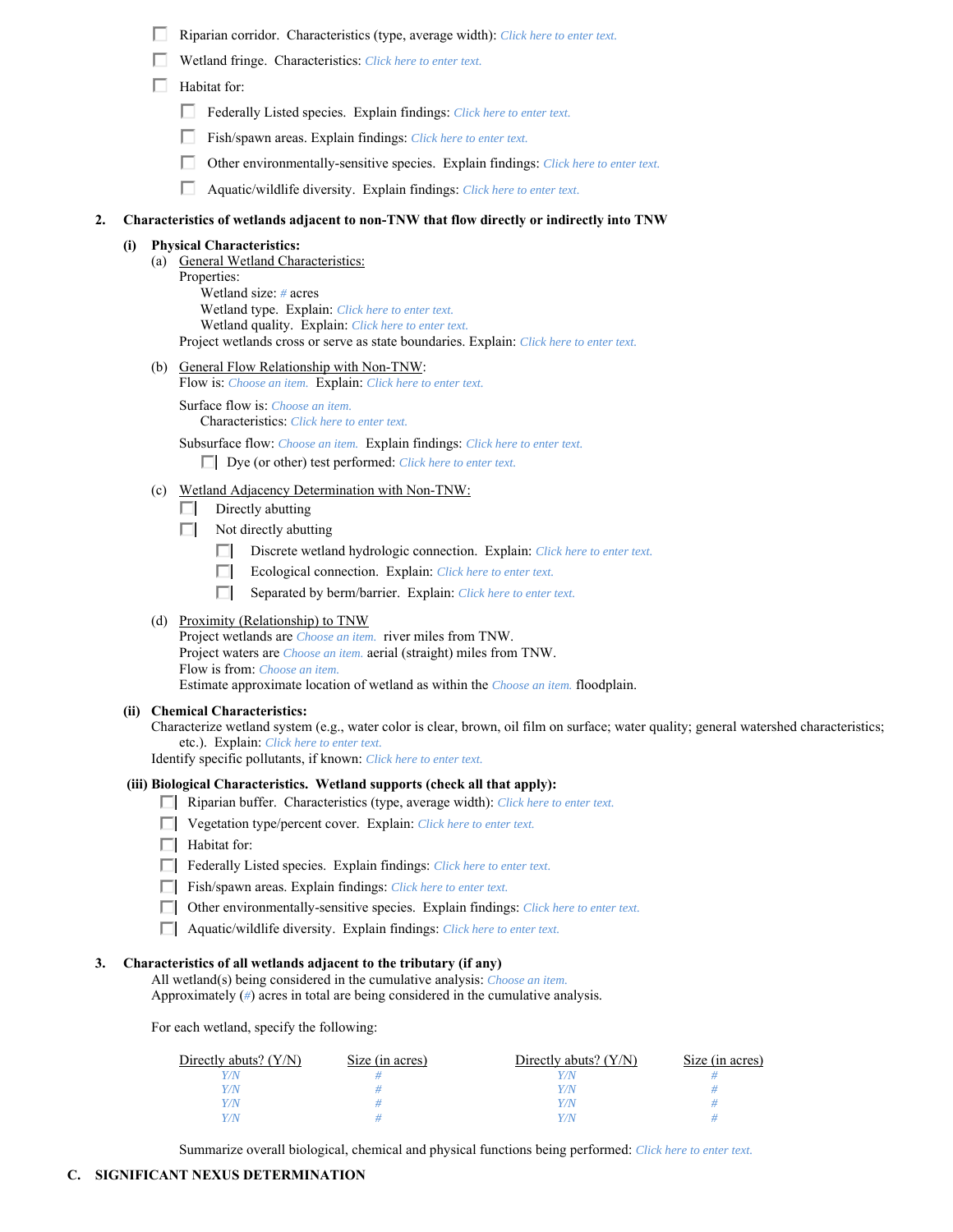**A significant nexus analysis will assess the flow characteristics and functions of the tributary itself and the functions performed by any wetlands adjacent to the tributary to determine if they significantly affect the chemical, physical, and biological integrity of a TNW. For each of the following situations, a significant nexus exists if the tributary, in combination with all of its adjacent wetlands, has more than a speculative or insubstantial effect on the chemical, physical and/or biological integrity of a TNW. Considerations when evaluating significant nexus include, but are not limited to the volume, duration, and frequency of the flow of water in the tributary and its proximity to a TNW, and the functions performed by the tributary and all its adjacent wetlands. It is not appropriate to determine significant nexus based solely on any specific threshold of distance (e.g. between a tributary and its adjacent wetland or between a tributary and the TNW). Similarly, the fact an adjacent wetland lies within or outside of a floodplain is not solely determinative of significant nexus.** 

### **Draw connections between the features documented and the effects on the TNW, as identified in the** *Rapanos* **Guidance and discussed in the Instructional Guidebook. Factors to consider include, for example:**

- Does the tributary, in combination with its adjacent wetlands (if any), have the capacity to carry pollutants or flood waters to TNWs, or to reduce the amount of pollutants or flood waters reaching a TNW?
- Does the tributary, in combination with its adjacent wetlands (if any), provide habitat and lifecycle support functions for fish and other species, such as feeding, nesting, spawning, or rearing young for species that are present in the TNW?
- Does the tributary, in combination with its adjacent wetlands (if any), have the capacity to transfer nutrients and organic carbon that support downstream foodwebs?
- Does the tributary, in combination with its adjacent wetlands (if any), have other relationships to the physical, chemical, or biological integrity of the TNW?

### *Note: the above list of considerations is not inclusive and other functions observed or known to occur should be documented below:*

- **1. Significant nexus findings for non-RPW that has no adjacent wetlands and flows directly or indirectly into TNWs.** Explain findings of presence or absence of significant nexus below, based on the tributary itself, then go to Section III.D: *Click here to enter text.*
- **2. Significant nexus findings for non-RPW and its adjacent wetlands, where the non-RPW flows directly or indirectly into TNWs.**  Explain findings of presence or absence of significant nexus below, based on the tributary in combination with all of its adjacent wetlands, then go to Section III.D: *Click here to enter text.*
- **3. Significant nexus findings for wetlands adjacent to an RPW but that do not directly abut the RPW.** Explain findings of presence or absence of significant nexus below, based on the tributary in combination with all of its adjacent wetlands, then go to Section III.D: *Click here to enter text.*

# **D. DETERMINATIONS OF JURISDICTIONAL FINDINGS. THE SUBJECT WATERS/WETLANDS ARE (CHECK ALL THAT APPLY):**

- **1. TNWs and Adjacent Wetlands.** Check all that apply and provide size estimates in review area:
	- TNWs: *#* linear feet *#* width (ft), Or, *#* acres.
	- Wetlands adjacent to TNWs: *#* acres.
- **2. RPWs that flow directly or indirectly into TNWs.** 
	- Tributaries of TNWs where tributaries typically flow year-round are jurisdictional. Provide data and rationale indicating that tributary is perennial: *Click here to enter text.*.
	- Tributaries of TNW where tributaries have continuous flow "seasonally" (e.g., typically three months each year) are jurisdictional. Data supporting this conclusion is provided at Section III.B. Provide rationale indicating that tributary flows seasonally: *Click here to enter text.*.

Provide estimates for jurisdictional waters in the review area (check all that apply):

- Tributary waters:  $\#$  linear feet  $\#$  width (ft).
- Other non-wetland waters: *#* acres.

Identify type(s) of waters: *Click here to enter text.*

# **3. Non-RPWs8 that flow directly or indirectly into TNWs.**

Waterbody that is not a TNW or an RPW, but flows directly or indirectly into a TNW, and it has a significant nexus with a TNW is jurisdictional. Data supporting this conclusion is provided at Section III.C.

Provide estimates for jurisdictional waters within the review area (check all that apply):

- $\Box$  Tributary waters: # linear feet # width (ft).
- Other non-wetland waters: *#* acres.
	- Identify type(s) of waters: *Click here to enter text.*

# **4. Wetlands directly abutting an RPW that flow directly or indirectly into TNWs.**

- $\Box$  Wetlands directly abut RPW and thus are jurisdictional as adjacent wetlands.
	- Wetlands directly abutting an RPW where tributaries typically flow year-round. Provide data and rationale indicating that tributary is perennial in Section III.D.2, above. Provide rationale indicating that wetland is directly abutting an RPW: *Click here to enter text.*
	- Wetlands directly abutting an RPW where tributaries typically flow "seasonally." Provide data indicating that tributary is seasonal in Section III.B and rationale in Section III.D.2, above. Provide rationale indicating that wetland is directly abutting an RPW: *Click here to enter text.*

Provide acreage estimates for jurisdictional wetlands in the review area: *#* acres.

 $\overline{a}$ 

<sup>8</sup> See Footnote # 3.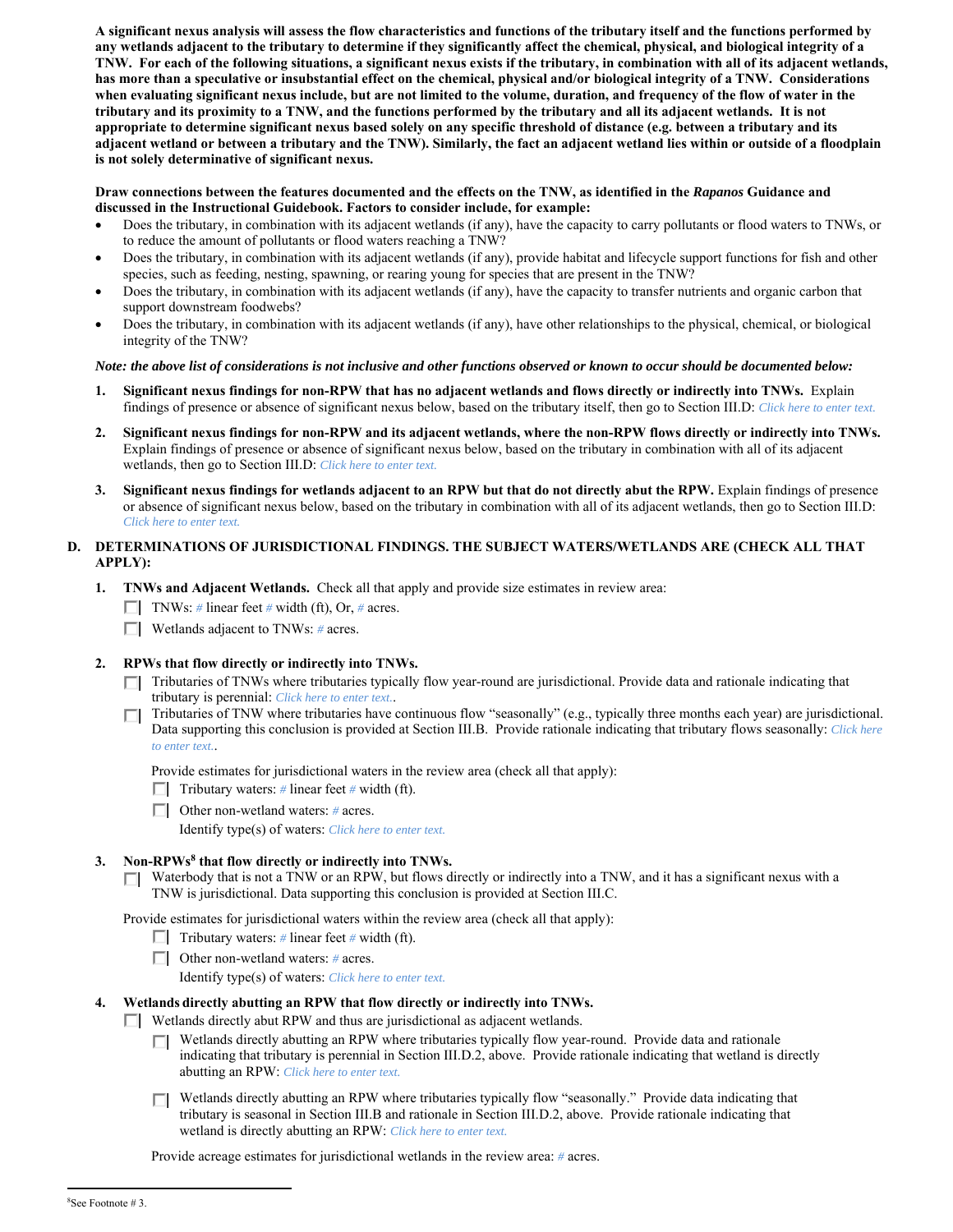### **5. Wetlands adjacent to but not directly abutting an RPW that flow directly or indirectly into TNWs.**

 $\Box$  Wetlands that do not directly abut an RPW, but when considered in combination with the tributary to which they are adjacent and with similarly situated adjacent wetlands, have a significant nexus with a TNW are jurisidictional. Data supporting this conclusion is provided at Section III.C.

Provide acreage estimates for jurisdictional wetlands in the review area: *#* acres.

- **6. Wetlands adjacent to non-RPWs that flow directly or indirectly into TNWs.** 
	- $\Box$  Wetlands adjacent to such waters, and have when considered in combination with the tributary to which they are adjacent and with similarly situated adjacent wetlands, have a significant nexus with a TNW are jurisdictional. Data supporting this conclusion is provided at Section III.C.

Provide estimates for jurisdictional wetlands in the review area: *#* acres.

#### **7. Impoundments of jurisdictional waters.9**

- As a general rule, the impoundment of a jurisdictional tributary remains jurisdictional.
- Demonstrate that impoundment was created from "waters of the U.S.," or Г.
- П. Demonstrate that water meets the criteria for one of the categories presented above (1-6), or
- П Demonstrate that water is isolated with a nexus to commerce (see E below).

#### **E. ISOLATED [INTERSTATE OR INTRA-STATE] WATERS, INCLUDING ISOLATED WETLANDS, THE USE, DEGRADATION OR DESTRUCTION OF WHICH COULD AFFECT INTERSTATE COMMERCE, INCLUDING ANY SUCH WATERS (CHECK ALL THAT APPLY):10**

- $\Box$  which are or could be used by interstate or foreign travelers for recreational or other purposes.
- $\Box$  from which fish or shellfish are or could be taken and sold in interstate or foreign commerce.
- $\Box$  which are or could be used for industrial purposes by industries in interstate commerce.
- Interstate isolated waters.Explain: *Click here to enter text.*
- Other factors.Explain: *Click here to enter text.*

#### **Identify water body and summarize rationale supporting determination:** *Click here to enter text.*

Provide estimates for jurisdictional waters in the review area (check all that apply):

- **Tributary waters:** # linear feet # width (ft).
- Other non-wetland waters: *#* acres.
	- Identify type(s) of waters: *Click here to enter text.*
- Wetlands: *#* acres. П.

 $\overline{a}$ 

<sup>&</sup>lt;sup>9</sup> To complete the analysis refer to the key in Section III.D.6 of the Instructional Guidebook.

<sup>&</sup>lt;sup>10</sup> Prior to asserting or declining CWA jurisdiction based solely on this category, Corps Districts will elevate the action to Corps and EPA HQ for review consistent with the process described in the Corps/EPA *Memorandum Regarding CWA Act Jurisdiction Following Rapanos.*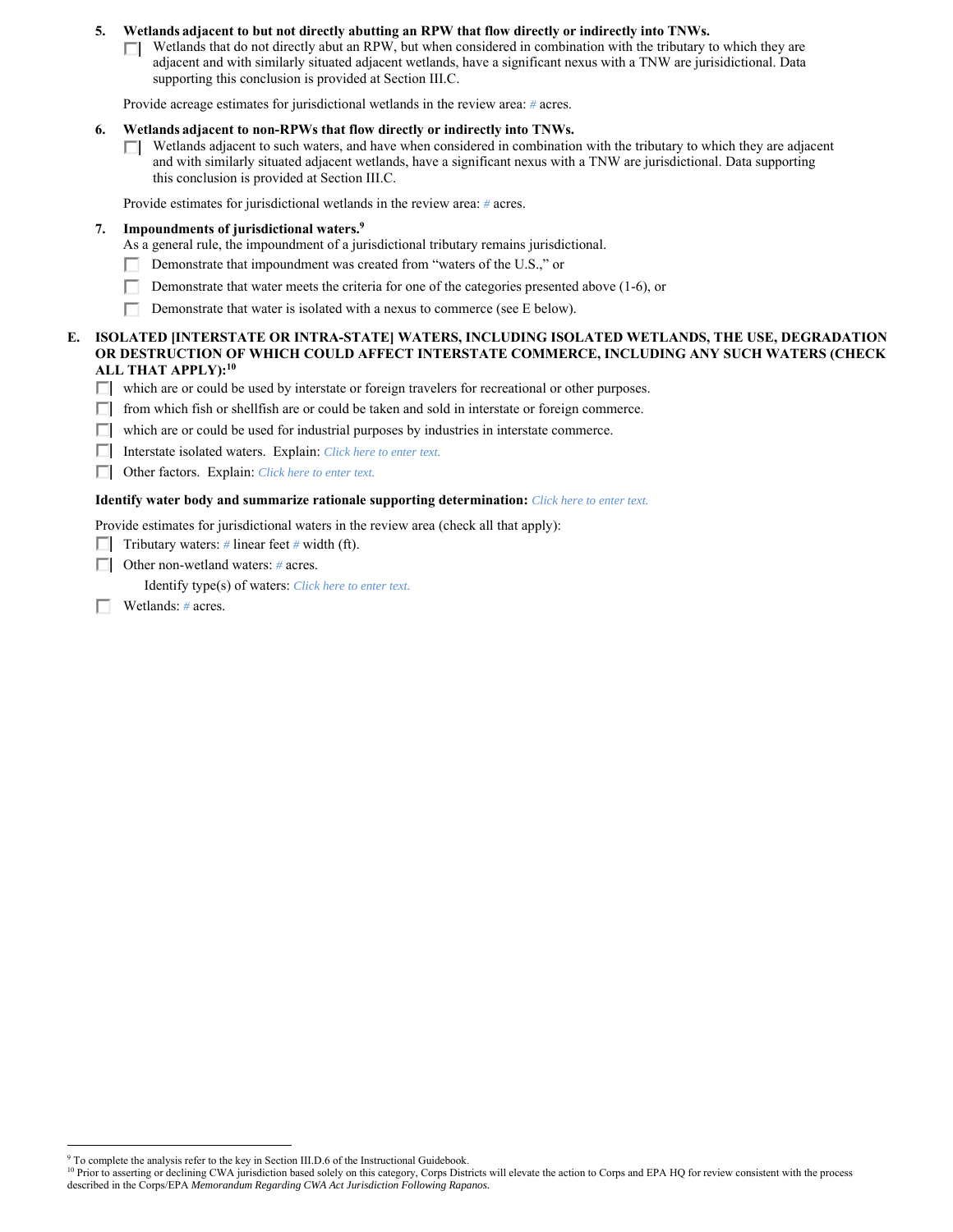| F. | п      | NON-JURISDICTIONAL WATERS, INCLUDING WETLANDS (CHECK ALL THAT APPLY):<br>If potential wetlands were assessed within the review area, these areas did not meet the criteria in the 1987 Corps of Engineers Wetland<br>Delineation Manual and/or appropriate Regional Supplements.                                                                                                                                                                                                                                                     |
|----|--------|--------------------------------------------------------------------------------------------------------------------------------------------------------------------------------------------------------------------------------------------------------------------------------------------------------------------------------------------------------------------------------------------------------------------------------------------------------------------------------------------------------------------------------------|
|    | է      | Review area included isolated waters with no substantial nexus to interstate (or foreign) commerce.                                                                                                                                                                                                                                                                                                                                                                                                                                  |
|    |        | Prior to the Jan 2001 Supreme Court decision in "SWANCC," the review area would have been regulated based solely on<br>the "Migratory Bird Rule" (MBR).                                                                                                                                                                                                                                                                                                                                                                              |
|    |        | Waters do not meet the "Significant Nexus" standard, where such a finding is required for jurisdiction. Explain: Click here to enter text.                                                                                                                                                                                                                                                                                                                                                                                           |
|    |        | Other: (explain, if not covered above): Click here to enter text.                                                                                                                                                                                                                                                                                                                                                                                                                                                                    |
|    |        | Provide acreage estimates for non-jurisdictional waters in the review area, where the sole potential basis of jurisdiction is the MBR factors<br>(i.e., presence of migratory birds, presence of endangered species, use of water for irrigated agriculture), using best professional judgment<br>(check all that apply):                                                                                                                                                                                                            |
|    |        | Non-wetland waters (i.e., rivers, streams): $\#$ linear feet $\#$ width (ft).                                                                                                                                                                                                                                                                                                                                                                                                                                                        |
|    |        | Lakes/ponds: $# \, \text{acres.}$                                                                                                                                                                                                                                                                                                                                                                                                                                                                                                    |
|    |        | Other non-wetland waters: # acres. List type of aquatic resource: Click here to enter text                                                                                                                                                                                                                                                                                                                                                                                                                                           |
|    | ⊽      | Wetlands: Wetland E is approximately 0.07 acres.                                                                                                                                                                                                                                                                                                                                                                                                                                                                                     |
|    |        | Provide acreage estimates for non-jurisdictional waters in the review area that do not meet the "Significant Nexus" standard, where such a<br>finding is required for jurisdiction (check all that apply):<br>Non-wetland waters (i.e., rivers, streams): $\#$ linear feet $\#$ width (ft).                                                                                                                                                                                                                                          |
|    |        | Lakes/ponds: # acres.                                                                                                                                                                                                                                                                                                                                                                                                                                                                                                                |
|    |        | Other non-wetland waters: # acres. List type of aquatic resource: Click here to enter text.                                                                                                                                                                                                                                                                                                                                                                                                                                          |
|    |        | Wetlands:                                                                                                                                                                                                                                                                                                                                                                                                                                                                                                                            |
|    |        | <b>SECTION IV: DATA SOURCES.</b>                                                                                                                                                                                                                                                                                                                                                                                                                                                                                                     |
|    |        |                                                                                                                                                                                                                                                                                                                                                                                                                                                                                                                                      |
|    | ल।     | A. SUPPORTING DATA. Data reviewed for JD (check all that apply - checked items shall be included in case file and, where checked and<br>requested, appropriately reference sources below):<br>Maps, plans, plots or plat submitted by or on behalf of the applicant/consultant: Location Map, Delineation Map<br>Data sheets prepared/submitted by or on behalf of the applicant/consultant.                                                                                                                                         |
|    | ⊡      | Office concurs with data sheets/delineation report.                                                                                                                                                                                                                                                                                                                                                                                                                                                                                  |
|    |        | ⊡<br>Office does not concur with data sheets/delineation report.<br>п                                                                                                                                                                                                                                                                                                                                                                                                                                                                |
|    |        | Data sheets prepared by the Corps: Click here to enter text.                                                                                                                                                                                                                                                                                                                                                                                                                                                                         |
|    | П      | Corps navigable waters' study: Click here to enter text.                                                                                                                                                                                                                                                                                                                                                                                                                                                                             |
|    | ⊡      | U.S. Geological Survey Hydrologic Atlas: USACE ORM NHD Datasets                                                                                                                                                                                                                                                                                                                                                                                                                                                                      |
|    |        | USGS NHD data.<br>罓                                                                                                                                                                                                                                                                                                                                                                                                                                                                                                                  |
|    |        | USGS 8 and 12 digit HUC maps.                                                                                                                                                                                                                                                                                                                                                                                                                                                                                                        |
|    | ⊽      | U.S. Geological Survey map(s). Cite scale & quad name: 7.5 Minute West Henrietta                                                                                                                                                                                                                                                                                                                                                                                                                                                     |
|    | ⊽      | USDA Natural Resources Conservation Service Soil Survey. Citation: NRCS Web Soil Survey                                                                                                                                                                                                                                                                                                                                                                                                                                              |
|    | 罓      | National wetlands inventory map(s). Cite name: USACE ORM USFWS NWI Dataset                                                                                                                                                                                                                                                                                                                                                                                                                                                           |
|    | п      | State/Local wetland inventory map(s): Click here to enter text.                                                                                                                                                                                                                                                                                                                                                                                                                                                                      |
|    | ⊽      | FEMA/FIRM maps: USACE ORM FEMA Dataset                                                                                                                                                                                                                                                                                                                                                                                                                                                                                               |
|    | г      | 100-year Floodplain Elevation is: Click here to enter text. (National Geodectic Vertical Datum of 1929)                                                                                                                                                                                                                                                                                                                                                                                                                              |
|    | ⊽<br>☑ | Aerial (Name & Date): Google Earth (APR 1994, APR 2002, APR 2005, NOV 2006, OCT 2008, SEPT 2009,<br>Photographs: $ \nabla $<br>MAY 2011, NOV 2011, SEPT 2013, JUN 2014, May 2015, JUL 2015, APR 2016, dates are according to those<br>listed in Google Earth and may be approximate), Bing Bird's Eye (date unknown), HistoricAerials.com (1971,<br>1994, 2002, 2005, 2006, 2008, 2009, 2011, 2012, & 2013).<br>or $\overline{ \mathbf{v} }$ Other (Name & Date): Site photos included in 2017 delineation report by BME Associates. |
|    | п      | Previous determination(s). File no. and date of response letter: Click here to enter text.                                                                                                                                                                                                                                                                                                                                                                                                                                           |
|    |        | Applicable/supporting case law: Click here to enter text.                                                                                                                                                                                                                                                                                                                                                                                                                                                                            |
|    | п<br>п | Applicable/supporting scientific literature: Click here to enter text.                                                                                                                                                                                                                                                                                                                                                                                                                                                               |
|    | ⊡      | Other information (please specify): New York State Department of Environmental Conservation Environmental Resource Mapper (                                                                                                                                                                                                                                                                                                                                                                                                          |
|    |        | (http://www.dec.ny.gov/gis/erm)                                                                                                                                                                                                                                                                                                                                                                                                                                                                                                      |
|    |        | B. ADDITIONAL COMMENTS TO SUPPORT JD: The content of this JD form represents the summary of the 15 November 2017 field<br>verification site visit and an office review of the data resources listed in Section IV: Data Sources. Wetland E (0.07 acre) is located in a closed<br>micro-topographic depression on the landscape surrounded by higher elevation uplands. The wetland receives hydrology from precipitation and                                                                                                         |

surrounding runoff; the wetland contained surface water during the November 2017 site visit. No evidence of outflow or overland flow from the wetland was observed. The wetland is surrounded by upland, primarily active agricultural fields, and has no swales, ditches, pipes, storm drains, or other discrete/confined conveyances that would provide a surface hydrologic connection to another water of the United States (WOUS).

The topography of the upland surrounding Wetland E does not indicate potential for hydrologic connectivity. No evidence of subsurface flow was observed during the site visit. The wetland has been determined to not have a surface or shallow subsurface hydrologic connection to any